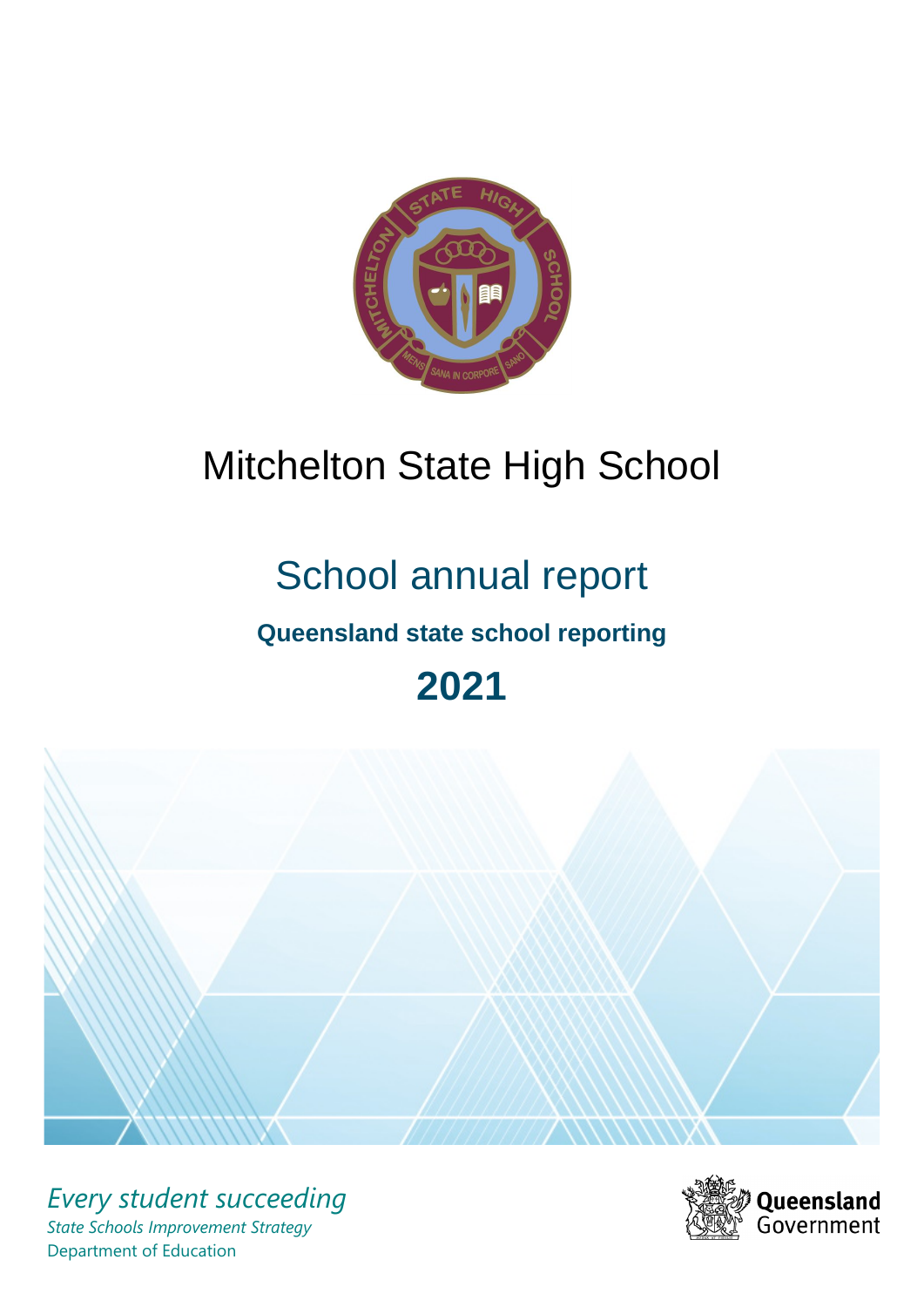**OFFICIAL – Public** Published as information source only. Public information used to create this report may not appear in this format in the public domain Please refer to disclaimer information.

#### **Contact details**

| <b>Postal Address</b> | PO Box 126 Everton Park 4053      |
|-----------------------|-----------------------------------|
| <b>Phone</b>          | $(07)$ 3550 1111                  |
| Fax                   | $(07)$ 3550 1100                  |
| Email                 | principal@mitcheltonshs.eq.edu.au |
| Website               | https://mitcheltonshs.eq.edu.au   |

#### **Disclaimer**

The materials presented in this report are distributed by the Department of Education (the department) as an information source only.

The information and data in this report is subject to change without notice.<br>The department makes no statements, representations, or warranties about the accuracy or completeness of, and you should not rely on, any informa report.

The department disclaim all responsibility and all liability (including without limitation, liability in negligence) for all expenses, losses, damages and costs you might incur as a result of the information in this report being inaccurate or incomplete in any way, and for any reason.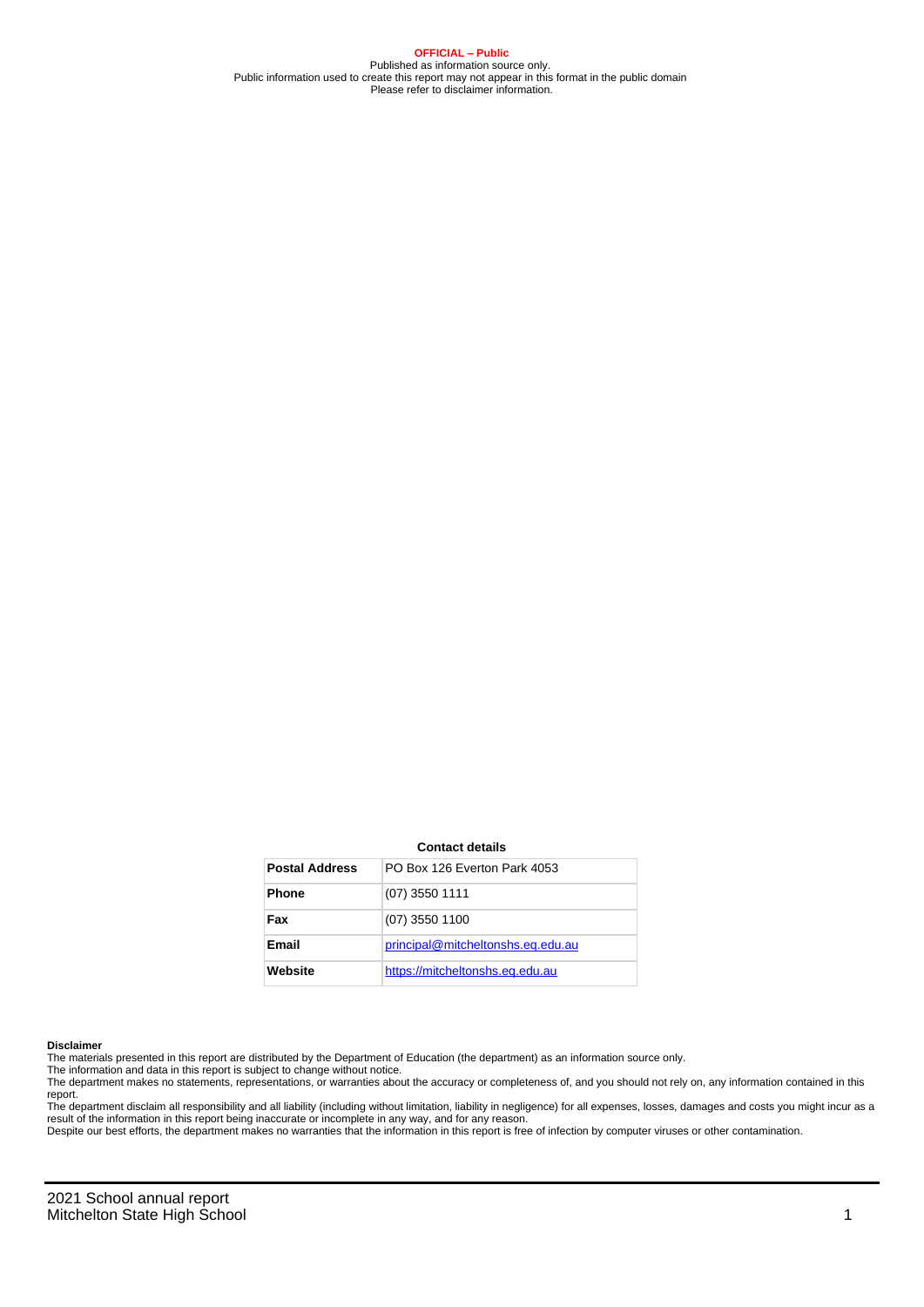| School context                     |                                                                                                                                                                                                   |
|------------------------------------|---------------------------------------------------------------------------------------------------------------------------------------------------------------------------------------------------|
| <b>Coeducational or single sex</b> | Coeducational                                                                                                                                                                                     |
| Independent Public School          | <b>Yes</b>                                                                                                                                                                                        |
| Year levels offered in 2021        | Year $7 -$ Year 12                                                                                                                                                                                |
| Webpages                           | Additional information about Queensland state schools is located on the:<br>My School website<br>٠<br>Queensland Government data website<br>Queensland Government schools directory website.<br>٠ |

# **Characteristics of the student body**

## **Student enrolments**

### **Table 1: Student enrolments by year level**

|                   |      | <b>February</b> |      |      |      |      |
|-------------------|------|-----------------|------|------|------|------|
| <b>Year Level</b> | 2019 | 2020            | 2021 | 2019 | 2020 | 2021 |
| Year <sub>7</sub> | 91   | 82              | 67   | 88   | 78   | 63   |
| Year <sub>8</sub> | 64   | 98              | 82   | 62   | 95   | 84   |
| Year 9            | 80   | 66              | 94   | 79   | 69   | 90   |
| Year 10           | 99   | 88              | 72   | 89   | 93   | 68   |
| Year 11           | 86   | 91              | 94   | 80   | 85   | 85   |
| Year 12           | 58   | 67              | 72   | 54   | 60   | 68   |
| <b>Total</b>      | 478  | 492             | 481  | 452  | 480  | 458  |

Notes

1. Student counts include headcount of all full- and part-time students at the school.

## **Average class sizes**

#### **Table 2: Average class size information for each phase of schooling**

| <b>Year Levels</b> | 2019 | 2020 | 2021 |
|--------------------|------|------|------|
| Year 7 – Year 10   | 19   | 20   | 18   |
| Year 11 – Year 12  | 15   | 17   | 16   |

Notes

1. Classes are measured against the target of 25 students per teacher in Prep to Year 3 and Years 11 to 12, and target of 28 students per teacher in Years 4 to 10. Where composite classes exist across cohorts (e.g. Year 3/4) the class size targets would be the lower cohort target.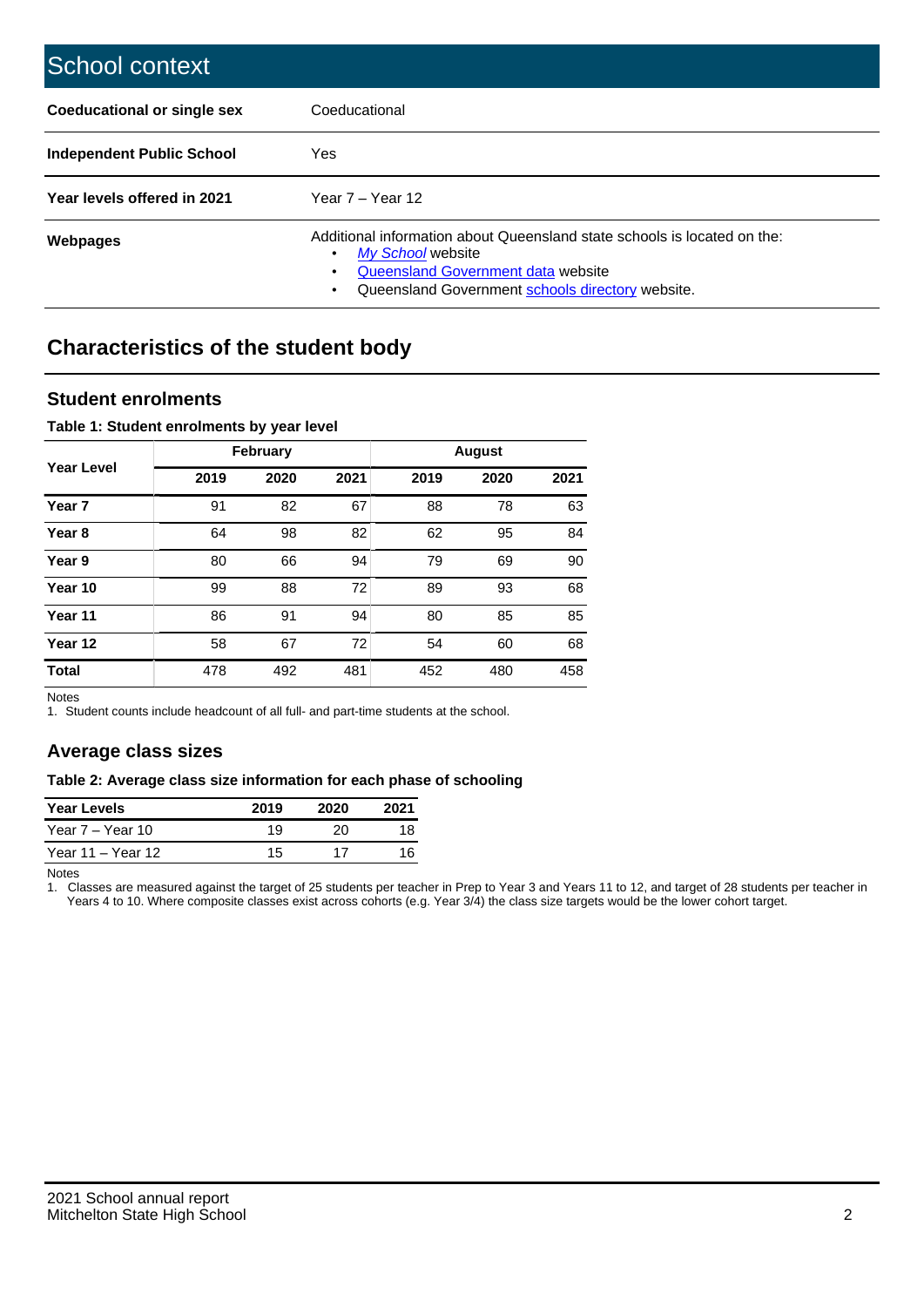## **Respectful relationships education**

To support students' learning, health and wellbeing all state schools are required to implement respectful relationships education through the Prep to Year 10 Australian Curriculum: Health and Physical Education and/or through school pastoral care programs across Prep to Year 12.

## **Parent, student and staff satisfaction**

Tables 3–5 show selected items from the Parent/Caregiver, Student and Staff School Opinion Surveys. In response to the COVID-19 health emergency, the annual school opinion surveys of students, teachers and staff were not administered in 2020. A new time series started in 2021 and data from this collection is not considered directly comparable with earlier collections due to significant methodology changes.

For state level information go to the **[School Opinion Survey](https://qed.qld.gov.au/publications/reports/statistics/schooling/schools/schoolopinionsurvey) webpage**.

#### **Table 3: Parent/Caregiver Survey**

| Percentage of parents/caregivers who agree <sup>1</sup> that:                                               | 2019  | 2020 | 2021  |
|-------------------------------------------------------------------------------------------------------------|-------|------|-------|
| This is a good school.                                                                                      | 91.7% |      | 91.2% |
| My child likes being at this school. <sup>2</sup>                                                           | 91.8% |      | 84.5% |
| My child feels safe at this school. <sup>2</sup>                                                            | 93.9% |      | 83.3% |
| My child's learning needs are being met at this school. <sup>2</sup>                                        | 89.8% |      | 85.1% |
| My child is making good progress at this school. <sup>2</sup>                                               | 89.8% |      | 85.7% |
| Teachers at this school expect my child to do his or her best. <sup>2</sup>                                 | 97.9% |      | 97.1% |
| Teachers at this school provide my child with useful feedback about his or her school<br>work. <sup>2</sup> | 93.9% |      | 92.8% |
| Teachers at this school motivate my child to learn. <sup>2</sup>                                            | 91.8% |      | 87.3% |
| Teachers at this school treat students fairly. <sup>2</sup>                                                 | 93.9% |      | 90.5% |
| can talk to my child's teachers about my concerns. <sup>2</sup>                                             | 98.0% |      | 94.4% |
| This school works with me to support my child's learning. <sup>2</sup>                                      | 93.9% |      | 93.2% |
| This school takes parents' opinions seriously. <sup>2</sup>                                                 | 95.9% |      | 86.6% |
| Student behaviour is well managed at this school. <sup>2</sup>                                              | 85.4% |      | 77.8% |
| This school looks for ways to improve. <sup>2</sup>                                                         | 93.8% |      | 87.9% |
| This school is well maintained. <sup>2</sup>                                                                | 91.8% |      | 96.9% |

Notes

1. Agree represents the percentage of respondents who Somewhat Agree, Agree or Strongly Agree with the statement.

2. Nationally agreed parents/caregiver items.

3. DW = Data withheld to ensure confidentiality.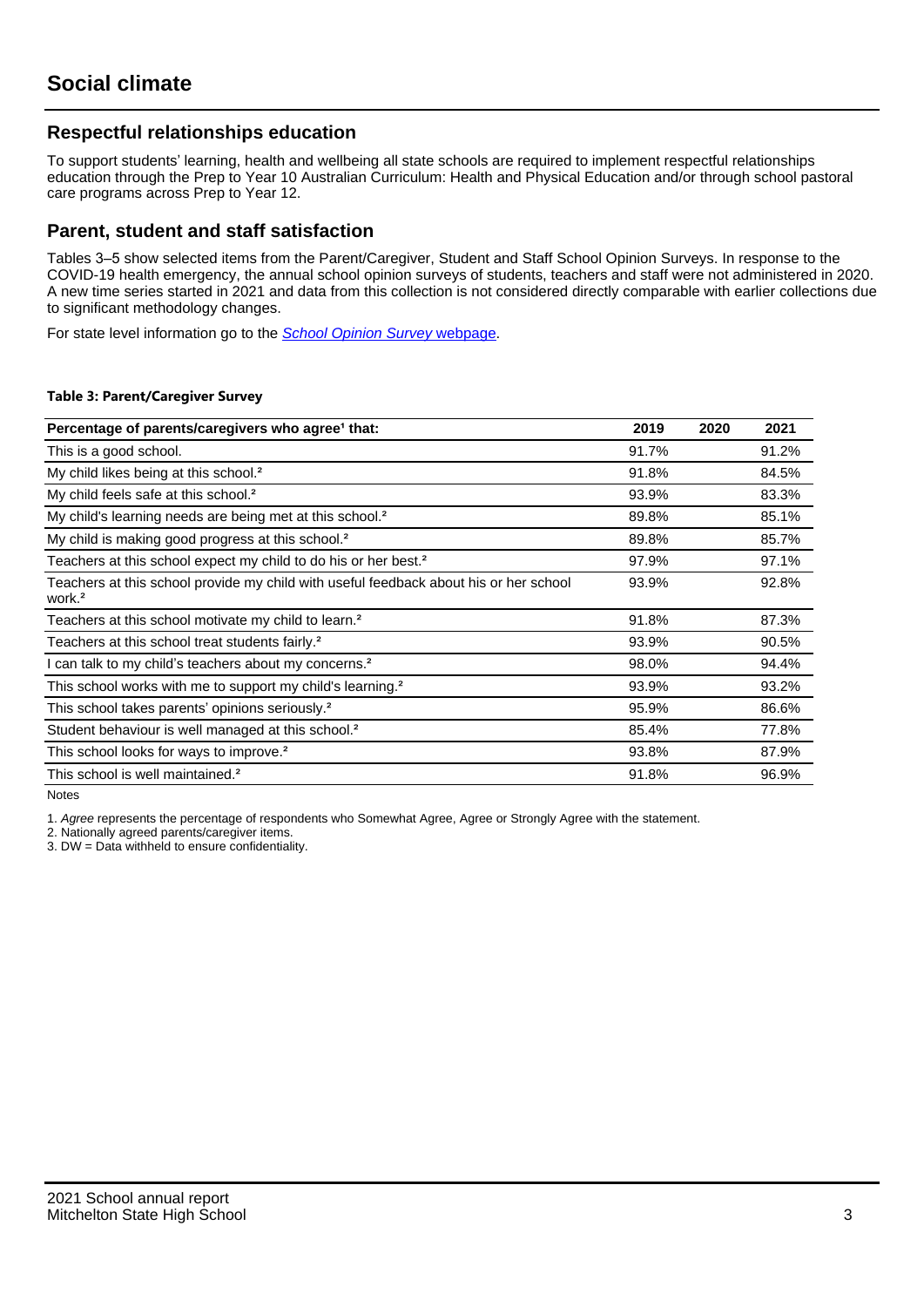#### **Table 4: Student Survey**

| Percentage of students who agree <sup>1</sup> that:                            | 2019  | 2020 | 2021  |
|--------------------------------------------------------------------------------|-------|------|-------|
| I like being at my school. <sup>2</sup>                                        | 81.1% |      | 73.0% |
| I feel safe at my school. <sup>2</sup>                                         | 85.5% |      | 70.3% |
| My teachers motivate me to learn. <sup>2</sup>                                 | 88.9% |      | 86.1% |
| My teachers expect me to do my best. <sup>2</sup>                              | 96.3% |      | 97.0% |
| My teachers provide me with useful feedback about my school work. <sup>2</sup> | 89.2% |      | 82.4% |
| Teachers at my school treat students fairly. <sup>2</sup>                      | 73.6% |      | 61.5% |
| I can talk to my teachers about my concerns. <sup>2</sup>                      | 75.2% |      | 62.2% |
| My school takes students' opinions seriously. <sup>2</sup>                     | 74.1% |      | 50.0% |
| Student behaviour is well managed at my school. <sup>2</sup>                   | 60.9% |      | 35.9% |
| My school looks for ways to improve. <sup>2</sup>                              | 82.6% |      | 73.0% |
| My school is well maintained. <sup>2</sup>                                     | 74.8% |      | 58.8% |
| My school gives me opportunities to do interesting things. <sup>2</sup>        | 83.6% |      | 62.2% |

Notes

1. Agree represents the percentage of respondents who Somewhat Agree, Agree or Strongly Agree with the statement.

2. Nationally agreed student items.

3. DW = Data withheld to ensure confidentiality.

#### **Table 5: Staff Survey**

| Percentage of staff who agree <sup>1</sup> that:                                                            | 2019  | 2020 | 2021   |
|-------------------------------------------------------------------------------------------------------------|-------|------|--------|
| I feel confident embedding Aboriginal and Torres Strait Islander perspectives across the<br>learning areas. | 83.3% |      | 87.5%  |
| I enjoy working at this school. <sup>2</sup>                                                                | 97.3% |      | 91.4%  |
| I feel this school is a safe place in which to work. <sup>2</sup>                                           | 83.8% |      | 86.1%  |
| I receive useful feedback about my work at this school. <sup>2</sup>                                        | 83.8% |      | 93.8%  |
| Students are encouraged to do their best at this school. <sup>2</sup>                                       | 97.3% |      | 100.0% |
| Students are treated fairly at this school. <sup>2</sup>                                                    | 91.9% |      | 88.6%  |
| Student behaviour is well managed at this school. <sup>2</sup>                                              | 70.3% |      | 65.7%  |
| Staff are well supported at this school. <sup>2</sup>                                                       | 78.4% |      | 76.5%  |
| This school takes staff opinions seriously. <sup>2</sup>                                                    | 67.6% |      | 68.6%  |
| This school looks for ways to improve. <sup>2</sup>                                                         | 94.4% |      | 97.0%  |
| This school is well maintained. <sup>2</sup>                                                                | 89.2% |      | 77.1%  |
| This school gives me opportunities to do interesting things. <sup>2</sup>                                   | 91.4% |      | 90.6%  |

Notes

1. Agree represents the percentage of respondents who Somewhat Agree, Agree or Strongly Agree with the statement.

2. Nationally agreed staff items.

3. DW = Data withheld to ensure confidentiality.

# **Description of how this school manages non-attendance**

Queensland state schools manage non-attendance in line with the Queensland Department of Education procedures: [Managing Student Absences and Enforcing Enrolment and Attendance at State Schools](https://ppr.qed.qld.gov.au/pp/managing-student-absences-and-enforcing-enrolment-and-attendance-at-state-schools-procedure); and [Roll Marking in State Schools,](https://ppr.qed.qld.gov.au/pp/roll-marking-in-state-schools-procedure) which outline processes for managing and recording student attendance and absenteeism.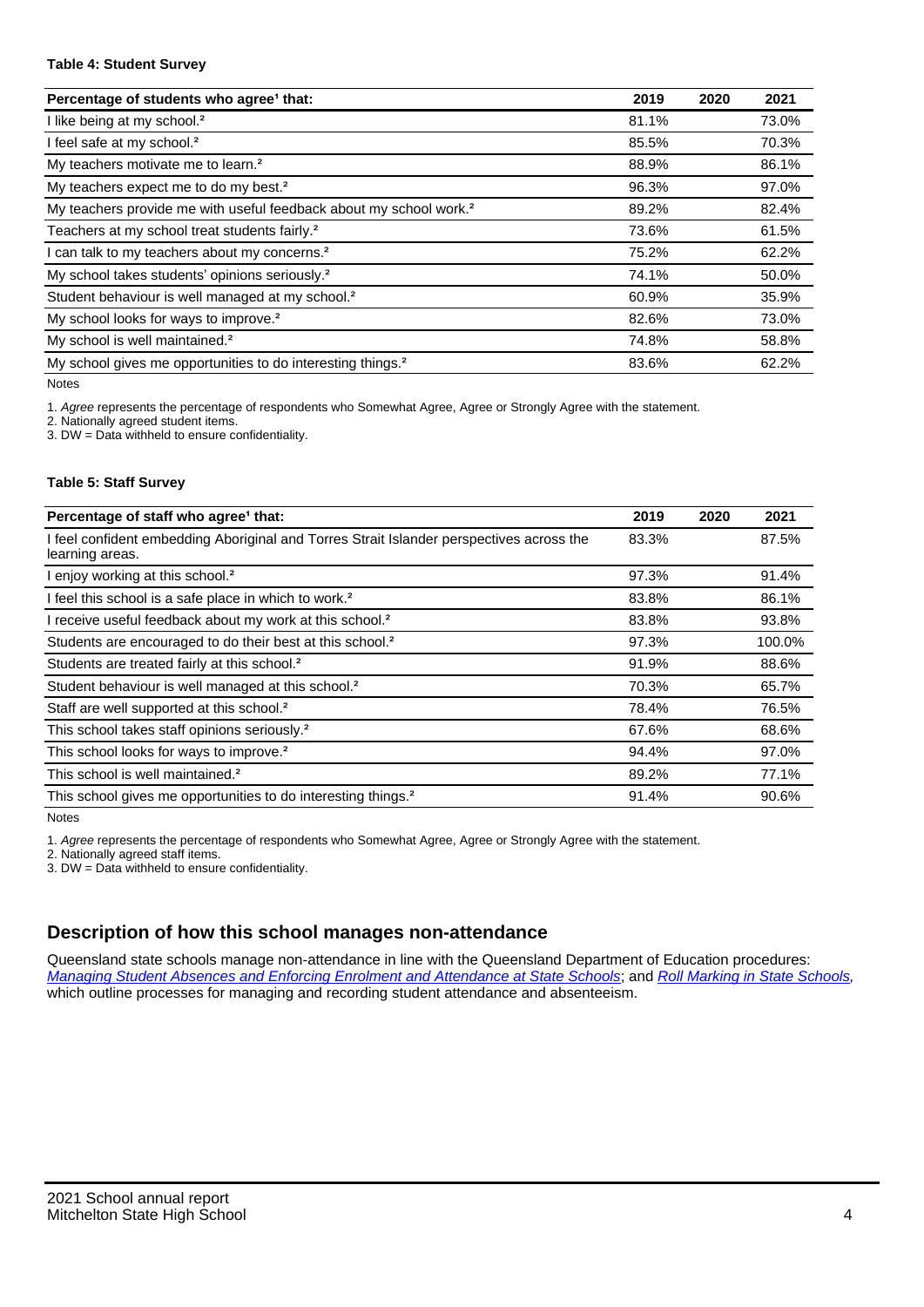# **School disciplinary absences**

#### **Table 6: Count of school disciplinary absences at this school**

| Type of school disciplinary absence | 2019 | 2020 | 2021 |
|-------------------------------------|------|------|------|
| Short suspension                    | 108  | 106  | 55   |
| Long suspension                     | 9    | 20   | 12   |
| Exclusion                           | 6    | 9    |      |
| Cancellation                        | 0    | 5    | 5    |
| Total                               | 123  | 140  | 79   |

Notes

1. School disciplinary absence (SDA) data is a total of short suspensions (1–10 days), long suspensions (11–20 days), exclusions and cancellations. 2. The number of SDAs is not the number of students who received an SDA as one student may be suspended several times in a school year. Each time a student is suspended it is recorded as an additional SDA. The data does not reflect the outcomes of appeal decisions.

3. 2020 data was impacted by the COVID-19 health emergency. There were significantly fewer SDAs during the home-based learning period (the first five weeks of Term 2) compared to other years.

# **School funding**

## **School income broken down by funding source**

School income, reported by financial year accounting cycle using standardised national methodologies and broken down by funding source is available via the [My School](http://www.myschool.edu.au/) website.

## **How to access our income details**

- 1. Click on the My School link <http://www.myschool.edu.au/>.
- 2. Enter the school name or suburb of the school you wish to search.

| Search by school name or suburb | <b>School sector</b> | School type | <b>State</b> |  |
|---------------------------------|----------------------|-------------|--------------|--|
|                                 |                      |             |              |  |

3. Click on View School Profile to access the school's profile.



4. Click on Finances and select the appropriate year to view school financial information.

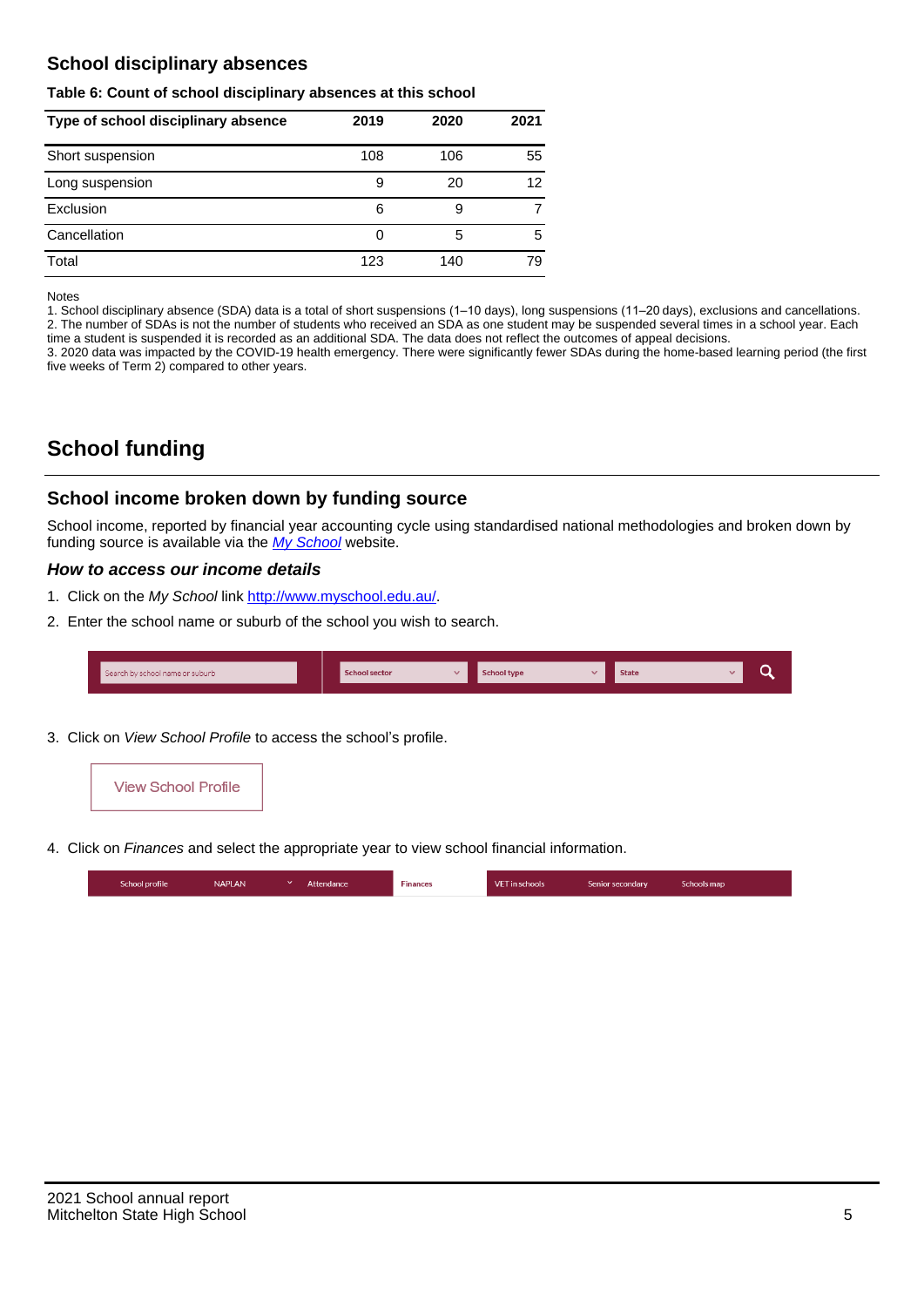# **Teacher standards and qualifications**

The Teacher registration eligibility requirements: Policy (p.1) states:

To be eligible for registration, a person must satisfy the Queensland College of Teachers (QCT) that they meet requirements regarding qualification and experience, or have otherwise met the requirements of the Australian Professional Standards for Teachers (APST). A person must also satisfy the QCT that they are suitable to teach and meet English language proficiency requirements. All these requirements are specified in the Act and the Education (Queensland College of Teachers) Regulation 2005 (the Regulation).

The qualifications required for teacher registration are successful completion of either -

- (a) a four-year initial teacher education program including teacher education studies of at least one year (e.g. a Bachelor of Education, or a double Bachelor degree in Science and Teaching) or
- (b) a one-year graduate initial teacher education program following a degree (e.g. a one-year Graduate Diploma of Education (Secondary) after a three-year Bachelor degree) or
- (c) another course of teacher education that the QCT is reasonably satisfied is the equivalent of (a) or (b). These are considered on a case-by-case basis.

For more information, please refer to the following link:

• <https://www.qct.edu.au/registration/qualifications>

# **Workforce composition**

## **Staff composition, including Indigenous staff**

### **Table 7: Workforce composition for this school**

|                    | <b>Teaching staff</b> |      |      | Non-teaching staff |      |      | Indigenous staff |      |      |
|--------------------|-----------------------|------|------|--------------------|------|------|------------------|------|------|
| <b>Description</b> | 2019                  | 2020 | 2021 | 2019               | 2020 | 2021 | 2019             | 2020 | 2021 |
| Headcount          | 52                    | 52   | 53   | 35                 | 39   | 40   | <5               | <5   |      |
| <b>FTF</b>         | 49                    | 48   | 48   | 26                 | 28   | 28   | <5               | ה>   |      |

Notes

1. Teaching staff includes school leaders.

2. Indigenous refers to Aboriginal and Torres Strait Islander people of Australia.

3. FTE = full-time equivalent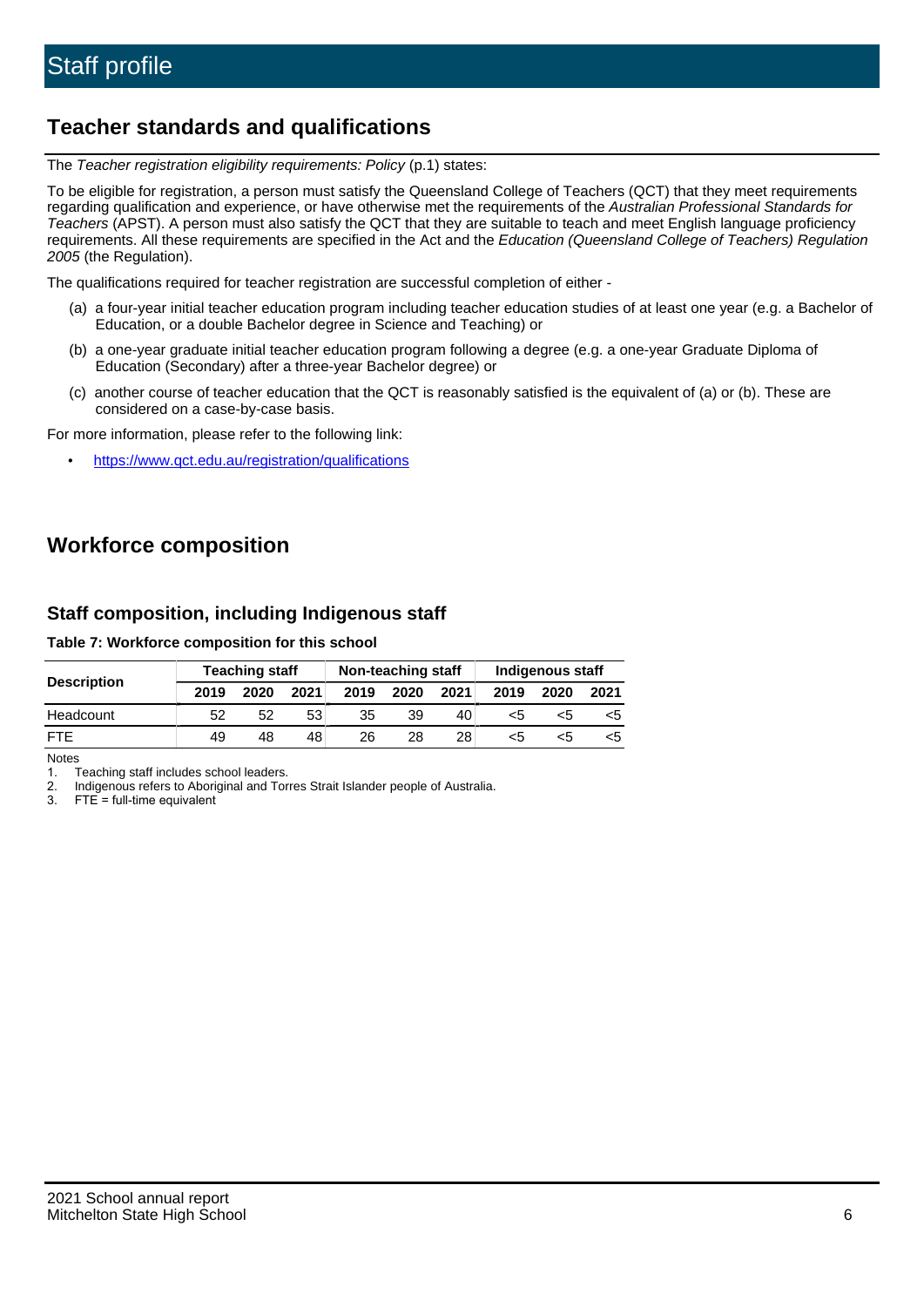# **Key student outcomes**

## **Student attendance**

Tables 8–9 show attendance rates at this school as percentages. In 2020, the COVID-19 health emergency affected student attendance in Queensland Government schools. Comparisons between 2020 and other years' attendance data should not be made.

#### **Table 8: Overall student attendance at this school**

| <b>Description</b>                                  | 2019 | 2020 | 2021 |
|-----------------------------------------------------|------|------|------|
| Overall attendance rate for students at this school | 89%  | 85%  | 85%  |

Notes

1. The attendance rate is the full- and part-time days attended as a percentage of enrolled school days.

2. Full-time students only.

#### **Table 9: Student attendance rates for each year level at this school**

| <b>Year Level</b> | 2019 | 2020 | 2021 |
|-------------------|------|------|------|
| Year 7            | 90%  | 90%  | 85%  |
| Year 8            | 86%  | 83%  | 84%  |
| Year 9            | 89%  | 83%  | 81%  |
| Year 10           | 91%  | 85%  | 84%  |
| Year 11           | 87%  | 88%  | 86%  |
| Year 12           | 90%  | 83%  | 89%  |

Notes

1. The attendance rate is the full- and part-time days attended as a percentage of enrolled school days.

2. Full-time students only.

3. DW = Data withheld to ensure confidentiality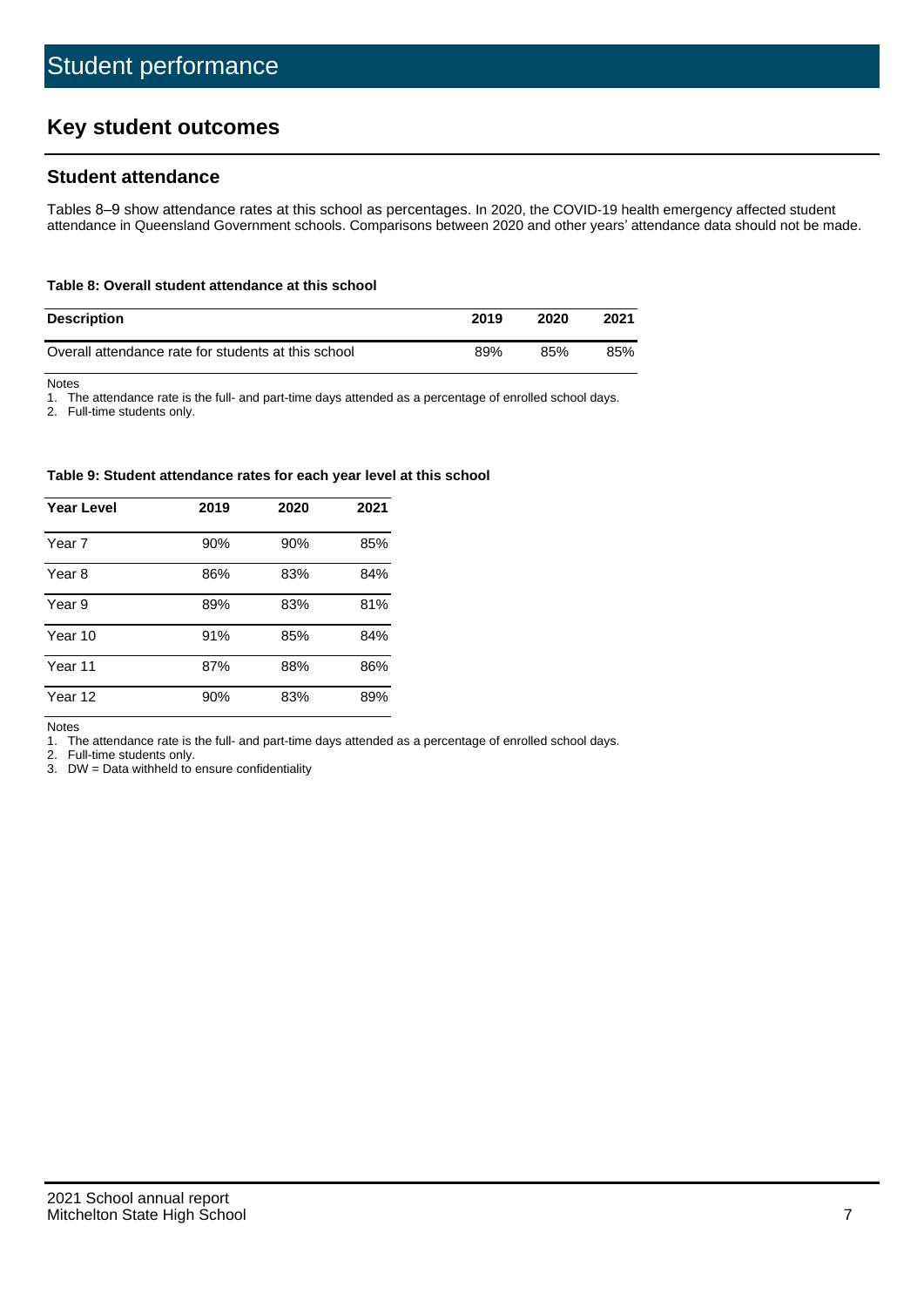# **NAPLAN**

Our reading, writing, spelling, grammar and punctuation, and numeracy results for the Years 3, 5, 7 and 9 NAPLAN tests are available via the [My School](http://www.myschool.edu.au/) website.

### **How to access our NAPLAN results**

- 1. Click on the My School link <http://www.myschool.edu.au/>.
- 2. Enter the school name or suburb of the school you wish to search.

| Search by school name or suburb | <b>School sector</b> | <b>School type</b>                        |          | <b>State</b> |  |
|---------------------------------|----------------------|-------------------------------------------|----------|--------------|--|
|                                 |                      |                                           |          |              |  |
|                                 |                      | $\sim$ $\sim$ $\sim$ $\sim$ $\sim$ $\sim$ | $\cdots$ |              |  |

3. Click on View School Profile of the appropriate school to access the school's profile.

| <b>View School Profile</b> |
|----------------------------|
|----------------------------|

4. Click on NAPLAN and select a year to view school NAPLAN information.

|  | School profile | <b>NAPLAN</b><br>$\sim$ 1 | Attendance | <b>Finances</b> | <b>VET</b> in schools | Senior secondary | Schools map |
|--|----------------|---------------------------|------------|-----------------|-----------------------|------------------|-------------|
|--|----------------|---------------------------|------------|-----------------|-----------------------|------------------|-------------|

#### Notes

- 1. If you are unable to access the internet, please contact the school for a hard copy of the school's NAPLAN results.
- 2. The National Assessment Program Literacy and Numeracy ([NAPLAN\)](http://www.nap.edu.au/naplan) is an annual assessment for students in Years 3, 5, 7 and 9.